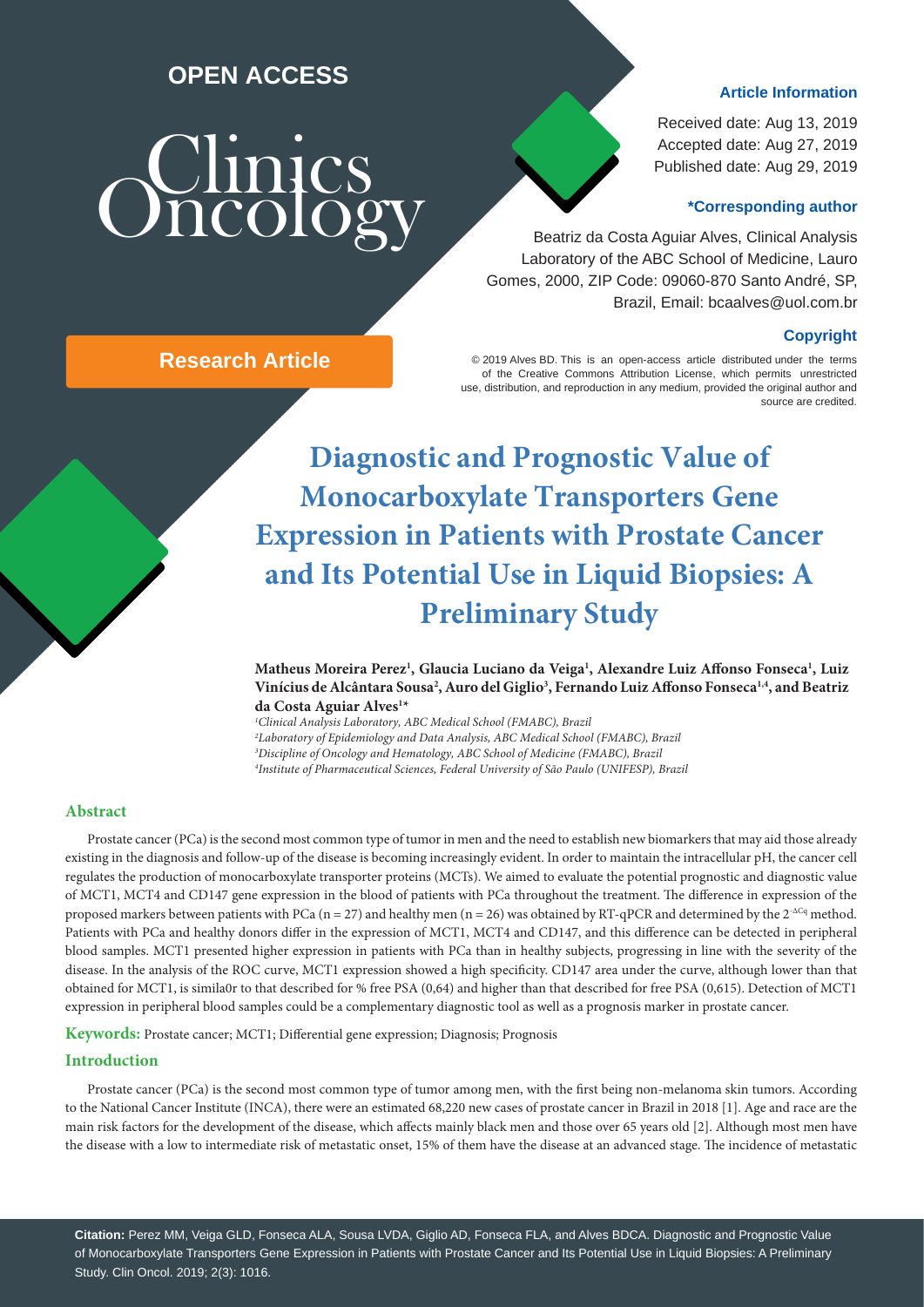disease in patients or the high risk of developing metastases has increased [3].

The diagnosis of PCa is mainly performed by transrectal guided ultrasound biopsy, a technique that has been replaced by less invasive imaging tests, such as multiparametric magnetic resonance imaging and positron emission computed tomography (PET-CT) [4]. In addition to imaging tests, digital rectal examination and laboratory parameters help in the early detection of the disease and follow-up.

Currently, the prostatic specific antigen (PSA) is the most used laboratory parameter to complement the diagnosis and follow-up of PCa [5]. PSA, a glycoprotein produced by the prostate gland that helps sperm motility and dissolution of the cervical mucus, is elevated in patients with PCa, benign tumors, and other prostatic comorbidities [6].

Histological classification of PCa is most commonly performed based on the Gleason classification system. This method is based on structural features of cancer cells. The more undifferentiated and anaplastic the affected tissue, the greater the Gleason score, which ranges from 2-10. Along with stage, age and PSA levels, the Gleason score is a predictor of prognostic outcome, a determinant factor in therapeutic decision making. For this reason, the Gleason score is used as a parameter to verify the association of markers with the stage and prognosis of PCa [7].

Because changes in PSA values are not specific to PCa, other diagnostic and prognostic biomarkers have been studied [6]. Among them, the Human Epidermal Growth Factor Receptor type 2 (HER2) is mentioned, and its increase in serum concentration can increase rates of cellular transformation, affecting apoptosis-related pathways, among others [8].

More specific methods of detection and prognosis of PCa have been developed, especially those based on analysis of gene expression by real-time polymerase chain reaction (qPCR) and its variants. An example of a biomarker evaluated by this method is the Androgen Receptor variant 7 (ARv7), associated with castration-resistant PCa [9]. Recently, liquid biopsies have been attracting interest, since it is a noninvasive technique that evaluates these biomarkers, helping to monitor the disease. Blood is the most widely used material because it contains Circulating Tumor Cells (CTCs), and detection of these is associated with a reduction of life expectancy in several types of cancer [10-12].

The main features common to the different types of malignancy are evasion to apoptosis and growth inhibitory factors, the ability to promote angiogenesis and self-sustaining proliferative signaling, which may acquire invasion capacity and metastasis [13]. All these characteristics, especially the rapid cellular proliferation, result in malignant cells being highly glycolytic due to their great energetic demand. Although aerobic energy production with oxidative phosphorylation (Oxphos) is more efficient than anaerobic, the tumor microenvironment is characterized by an exacerbated rate of energy production that occurs preferentially via anaerobic glycolysis, even in

the presence of oxygen, leading to high production of acids, especially lactate. This phenomenon is known as the "Warburg effect" [14,15]. This leads to an acidic tumor environment, which is associated with an increase in several tumor characteristics such as cell migration, invasion and metastasis. To prevent cell death caused by acidosis, tumor cells increase proton efflux in order to maintain intracellular pH. This maintenance of pH is accomplished through the regulation of proton pumps, bicarbonate carriers and monocarboxylate carriers (MCTs).

MCTs are part of the SLC superfamily of solute carriers, comprising 14 isoforms [16,17] that facilitate the transmembrane transport of the end products of glycolysis and short chain fatty acids, associated with a proton, such as pyruvate and L-lactate. L-lactate is important both in glycolytic/oxidative metabolism and in the signaling of the promotion of angiogenesis and immunosuppression [18]. Among the members of this family, only MCTs 1-4 have the ability to transport monocarboxylates coupled to a proton through the cell membrane [19-21]. Some of the MCTs isoforms are overexpressed in several types of cancer, playing a central role in stromal-parenchymal tumors and endothelial cell metabolism and, consequently, they have been shown to be potential therapeutic targets in the treatment of cancer [22].

MCT1 (SLC16A1) gene is expressed in most of the tissues studied and is involved in both the uptake and efflux of monocarboxylates, being more commonly found in normoxic cells. MCT4 (SLC16A3) gene expression is largely restricted to tissues that perform anaerobic glycolysis, in which, despite having less affinity for L-lactate than MCT1, is involved with its efflux [23,24]. MCT1 and MCT4 genes are regulated by an association with the glycoprotein cluster of differentiation 147 (CD147). CD147 functions as a chaperone responsible for cytoplasmic trafficking and anchorage of these and other membrane proteins, angiogenesis and extracellular matrix modeling [25]. Overexpression of this glycoprotein is observed in many malignancies and is correlated with pathological functions that promote tumor progression, such as proliferation and angiogenesis [26].

Previous work of our group, also using liquid biopsies, showed relationships between the gene expressions of MCT1 and MCT4 monocarboxylate transporters and the chaperone CD147 in the blood of patients with breast cancer receiving chemotherapy.

MCT1 and CD147 expression were potential diagnostic markers, and MCT4 proved to be a potential prognostic marker [27]. Due to the dearth of research relating the expression of these markers in liquid biopsies, the objective of this study is to evaluate the potential prognostic and diagnostic value of MCT1, MCT4 and CD147 gene expression in the blood of patients with PCa at diagnosis and throughout the treatment.

### **Materials and Methods**

### **Patients**

In this study, prostate cancer patients from the oncology care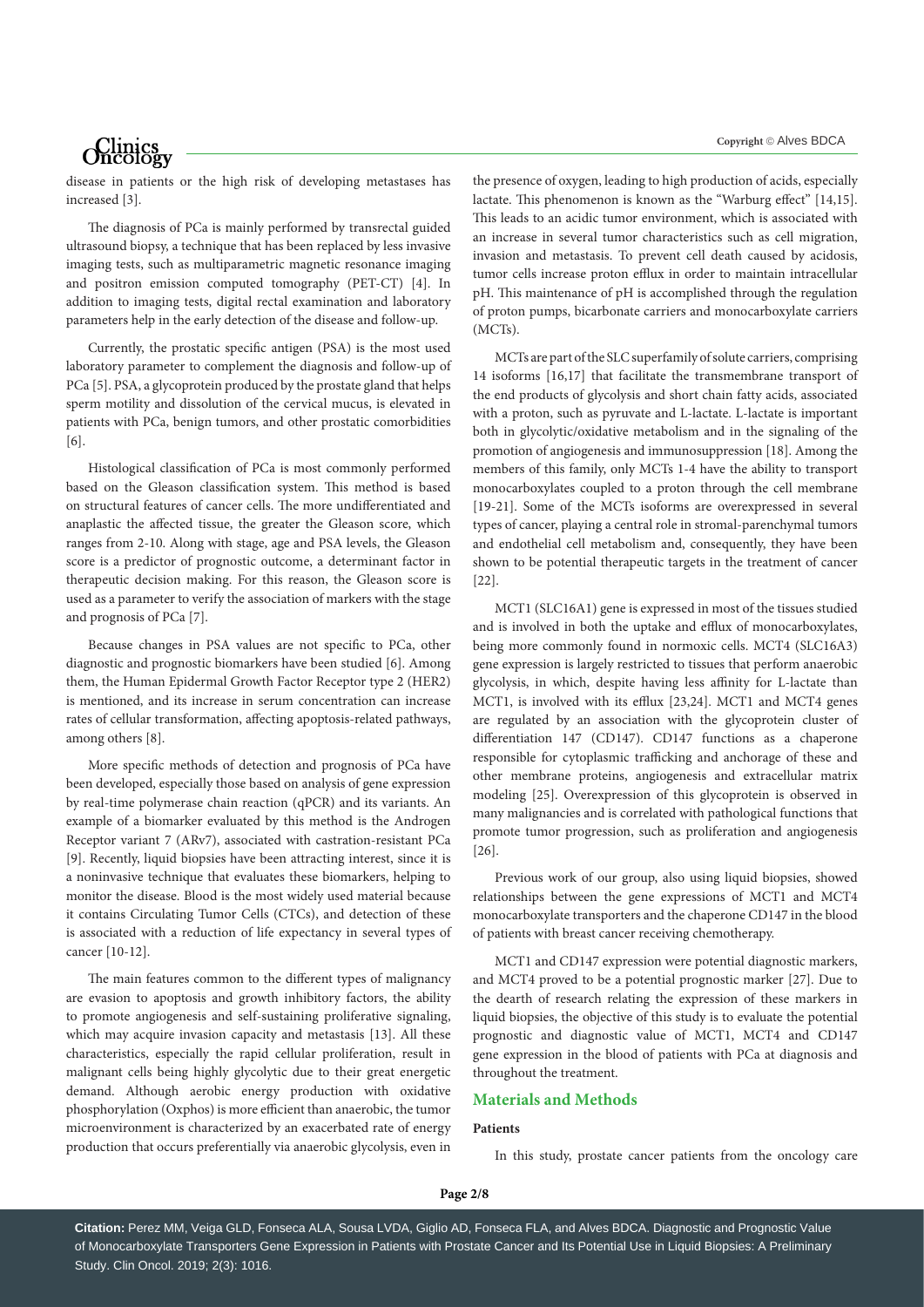laboratory of the ABC Medical School and healthy male donors (control group) were included. Inclusion criteria were men older than 18-year-old with prostate cancer confirmed by anatomopathological exam with no previous oncological treatment. Men with other prostate alteration than neoplasia and/or with comorbidities mainly diabetes mellitus were excluded from this study. The patients underwent three to five serial peripheral blood collections: at diagnosis (baseline), three months, six months, nine months and 12 months after initiating chemotherapy treatment. Healthy donors (control) underwent only one peripheral blood collection. Those men reported neither prostate disease nor other comorbidities. This study was approved by the Institutional Research Ethics Committee (protocol 024/2008, approved on April 23rd, 2008). All participants included read and signed an Informed Consent Form.

| Table 1: Clinical characteristics of patients |
|-----------------------------------------------|
|-----------------------------------------------|

| Characteristics                                   | n          | %             |  |  |  |  |
|---------------------------------------------------|------------|---------------|--|--|--|--|
| Gleason Score                                     |            |               |  |  |  |  |
| < 7 (low risk)                                    | 9          | 33.33         |  |  |  |  |
| = 7 (intermediate risk)                           | 11         | 40.74         |  |  |  |  |
| > 7 (high risk)                                   | 4          | 14.81         |  |  |  |  |
| Indeterminate                                     | 3          | 11.11         |  |  |  |  |
| Treatment                                         |            |               |  |  |  |  |
| Radical prostatectomy                             | 18         | 66.66         |  |  |  |  |
| Hormone therapy                                   | 5          | 18.51         |  |  |  |  |
| <b>Bolla</b>                                      | 3          | 11.11         |  |  |  |  |
| (radiotherapy + hormone therapy)<br>Indeterminate | 1          | 3.7           |  |  |  |  |
| Surgical specimen risk                            |            |               |  |  |  |  |
| Low risk                                          | 4          | 14.81         |  |  |  |  |
| Intermediate risk                                 | 10         | 37.03         |  |  |  |  |
| High risk                                         | 3          | 11.11         |  |  |  |  |
| Does not apply/indeterminate                      | 10         | 37.03         |  |  |  |  |
| Margin                                            |            |               |  |  |  |  |
| Free                                              | 11         | 40.74         |  |  |  |  |
| Compromised                                       | 5          | 18.51         |  |  |  |  |
| Does not apply/indeterminate                      | 11         | 40.74         |  |  |  |  |
| Postoperative Staging                             |            |               |  |  |  |  |
| T2N0ouX                                           | 10         | 37.03         |  |  |  |  |
| T3aN0ouX                                          | 4          | 14.81         |  |  |  |  |
| T3bN0ouX                                          | 3          | 11.11         |  |  |  |  |
| Does not apply/indeterminate                      | 10         | 37.03         |  |  |  |  |
| Presence of metastase                             |            |               |  |  |  |  |
| Yes                                               | 2          | 7.4           |  |  |  |  |
| <b>No</b>                                         | 25         | 92.6          |  |  |  |  |
| Minimum<br>Mean (sd)<br><b>Maximum</b>            |            |               |  |  |  |  |
| Age                                               | 66,4 (7,9) | $52.0 - 82.0$ |  |  |  |  |
| PSA                                               | 33,5(46,8) | $3.4 - 150$   |  |  |  |  |
|                                                   |            |               |  |  |  |  |

### **Total RNA extraction and cDNA synthesis**

For gene expression analysis of the selected targets, 15 mL of peripheral blood were collected by venipuncture. Total RNA was isolated from the leukocyte fraction using the TRIzol reagent (TRIzol LS Reagent, Thermo Fisher Scientific, Waltham, MA, and USA), according to the manufacturer's recommendations. The concentration and A260/A280 ratio of total RNA were measured by spectrophotometry with NanoDrop Lite (Thermo Fisher Scientific, Waltham, MA, USA).

cDNA was synthesized from 5µg of total RNA using the QuantiNova Reverse Transcription Kit (Qiagen, Hilden, Germany), according to the manufacturer's recommendations.

### **Analysis of gene expression**

Specific primers for the target genes were designed using Primer3 Input 0.4.0 software (available at http://frodo.wi.mit. edu/primer3/.) Primers sequences and their amplicons were: MCT1 for - TACCTCCAGACTCTCCTGGC and MCT1 Rev- GTCCCCTCCGCAAAGTCTAC (205 bp amplicon); MCT4 For- CGTTCTGGGATGGGACTGAC and MCT4 Rev- ATGTGCCTCTGGACCATGTG (216 bp amplicon); CD147 For- CCGTAGAAGACCTTGGCTCC and CD147 Rev-TACTCTCCCCACTGGTCGTC (169 bp amplicon); β-Actin For- CCCTGGAGAAGAGCTACGAG and β-Actin Rev-CAATGCCAGGGTACATGGTG (225 bp amplicon). Expression of the genes was evaluated by RT-qPCR in an Applied Biosystems 7500 Real Time PCR Systems thermocycler (Applied Biosystems, Foster City, CA, USA) with a final volume of 15μL, using SYBR Green 1X (SYBR Green dye-Quantitec SYBR Green PCR kit, Qiagen, Hilden, Germany), 0.25μM of each primer, with the following thermal conditions: one hot start step at 95°C for ten minutes followed by 40 cycles of 95°C for 15 seconds and 60°C for 25 seconds.

Target gene expression was normalized using the detected reference gene (β-Actin) expression. The difference in inter and intragroup relative gene expression was assessed by the 2<sup>-ΔCq</sup>. The results were presented as difference of expression followed by range (minimum and maximum) [28,29].

### **Statistical analysis**

The results of gene expression analysis were expressed as mean ± standard deviation of the mean (SDM). To describe the quantitative variables (Shapiro-Wilk, p= 0.05) we used mean, standard deviation, minimum and maximum. The Mann-Whitney test was performed to analyze the association between the expressions of the target genes grouped into risk groups according to the Gleason score (low risk, intermediate risk, high risk and undetermined risk). To study the correlation between PSA values and clinical data with gene expression, the Spearman correlation test was performed. A Receiving Operating Characteristic (ROC) curve analysis was performed to evaluate the accuracy and establish a cut-off point for the markers. All analyzes assumed a 95% confidence level. The programs used were Stata version 11.0 and GraphPad Prism version 6 (GraphPad Software, CA,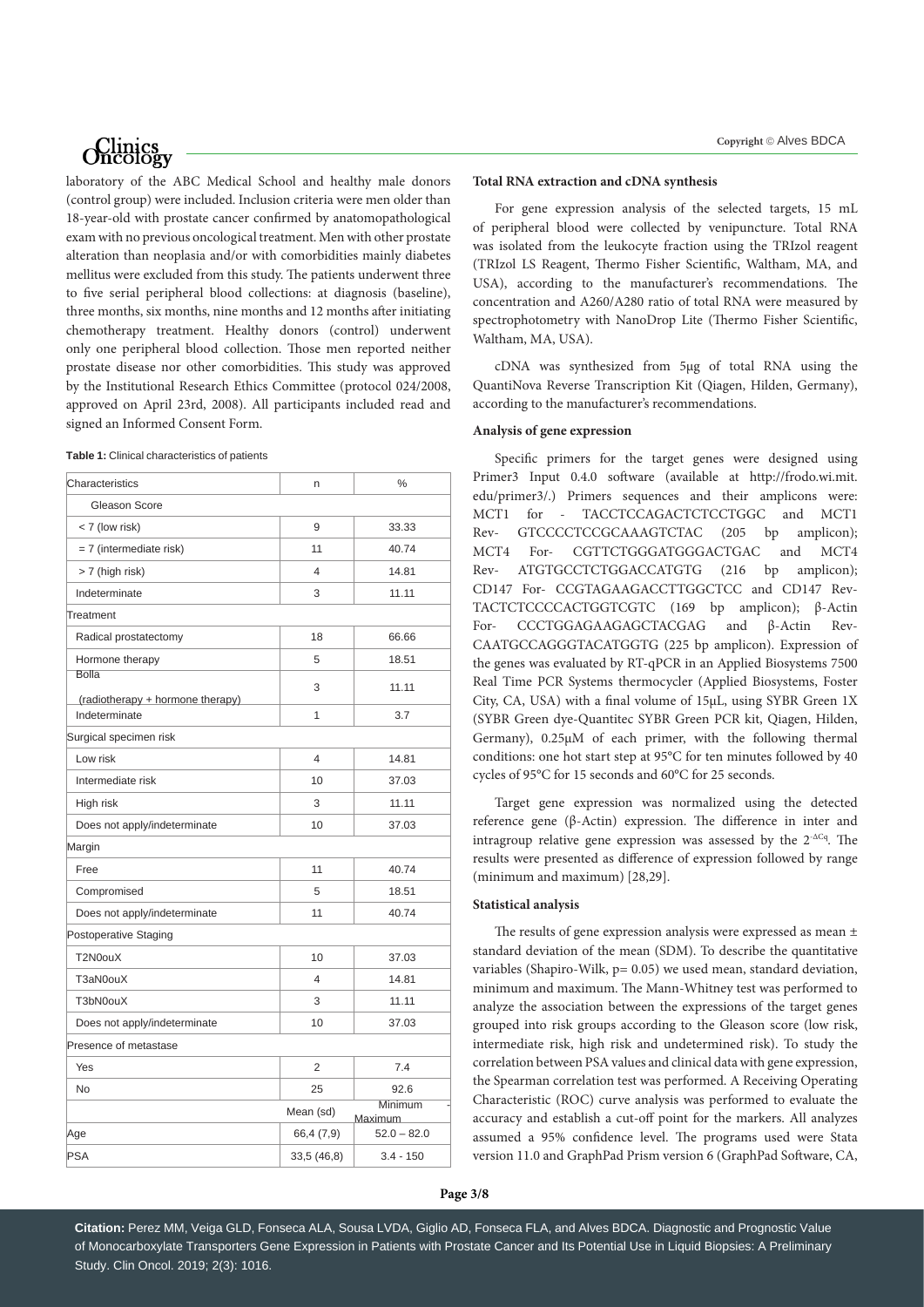**Table 2:** Differential expression of the markers studied in patients with PCa at diagnosis and in healthy donors.

| Gene             | Fold change        | $p^*$    |
|------------------|--------------------|----------|
| MCT <sub>1</sub> | $97(19 - 477)$     | < 0.0001 |
| MCT4             | $1.46(0.28 - 7.6)$ | 0.988    |
| CD147            | $3.52(0.05-11.9)$  | 0.068    |

analysis under the ROC curve was performed (Figure 2). The area under the ROC curve presented a value of  $0.91$  ( $95\%$  CI =  $0.83$  -  $0.99$ ;  $p<0.0001$ ) for MCT1; 0.50 (95% CI = 0.32- 0.68, p = 0.98) for MCT4 and 0.64 (95% CI = 0.46 - 0.83, p = 0.06) for CD147.

As previously stated, clinical and biopsy characteristics are used to calculate the Gleason score. This score is related to the prognosis, aggressiveness and staging of the disease. Thus, with the patients

\*Mann-Whitney; CI95%: confidence interval 95%. Fold change is expressed in mean + minimum and maximum

**Table 3:** Differential expression of the markers studied between the blood of the patients with PCa separated into groups according to the Gleason score and healthy donors.

| Gleason Score | MCT <sub>1</sub>          | $p^*$  | MCT4                    | p*     | CD147                    | p*     |
|---------------|---------------------------|--------|-------------------------|--------|--------------------------|--------|
| < 7           | 93.6<br>$(16 - 584.8)$    | 0.0006 | 2.02<br>$(0.36 - 11.2)$ | 0.9492 | 2.49<br>$(0.02 - 11.9)$  | 0.999  |
| $= 7$         | 95.2<br>$(23.3 - 388.5)$  | 0.0019 | 1.63<br>$(0.1 - 12.1)$  | 0.4544 | 3.03<br>$(0.007 - 4.17)$ | 0.0268 |
| > 7           | 103.9<br>$(31.4 - 343.8)$ | 0.004  | 0.62<br>$(0.1 - 3.7)$   | 0.3182 | $(0.04 - 26.7)$<br>7.19  | 0.1846 |

\* Mann-Whitney; 95% CI: 95% confidence interval. Difference in expression calculated by 2<sup>(-ΔCq)</sup> and expressed in fold change (mean + minimum/ maximum)

USA). The level of significance was set at 5% (descriptive value of p  $= 0.05$ ).

### **Results**

In this study, 27 prostate cancer and 26 healthy donors were included. The clinical characteristics of the 27 patients included in this study are described in Table 1. Patients were separated into groups according to the Gleason score and associated risk: Gleason score under seven (low risk), equal to seven (intermediate risk) and greater than seven (high risk). Three patients did not have the Gleason score determined. Risk stratification as determined by the Gleason score refers to the aggressiveness of the tumor and estimates the risk of recurrence or progression of the disease [30].

Expression of the three target genes could be detected in peripheral blood samples from both in patients and in healthy men (controls). Initially, a comparison between the expression profiles of these markers in patient and control samples was made (Figure 1, Table 2).

In order to estimate the predictive capacity and to establish cutoff points for the proposed markers for the diagnosis of PCa, an area

grouped according to their Gleason score, a comparison was made between the expression profiles of the markers in the blood of the patients at diagnosis between the three groups of patients (low, intermediate and high risk) and healthy donors (Table 3, Figure 3).

The difference in gene expression of patients forming a single group and grouped according to the Gleason score was also compared throughout the treatment and correlated with the gene expression of the donors with serum PSA level of the patients and other clinicalpathological data. No significant correlation was found between the expressions of markers in the peripheral blood of patients with these parameters. In order to verify the possibility of correlation between serum levels of total pre-treatment PSA and expression of the markers studied at diagnosis, the Spearman correlation test was performed. No correlation was found between the pre-treatment total PSA measurements and the genes under study (MCT1:  $r = 0.074$ ,  $p = 0.7$ . MCT4:  $r = 0.17$ ,  $p = 0.43$ . CD147:  $r = 0.19$ ;  $p = 0.35$ ).

## **Discussion**

diagnostic value of MCT1, MCT4 and CD147 gene expression in the

In this study, we aimed to evaluate the potential prognostic and



### **Page 4/8**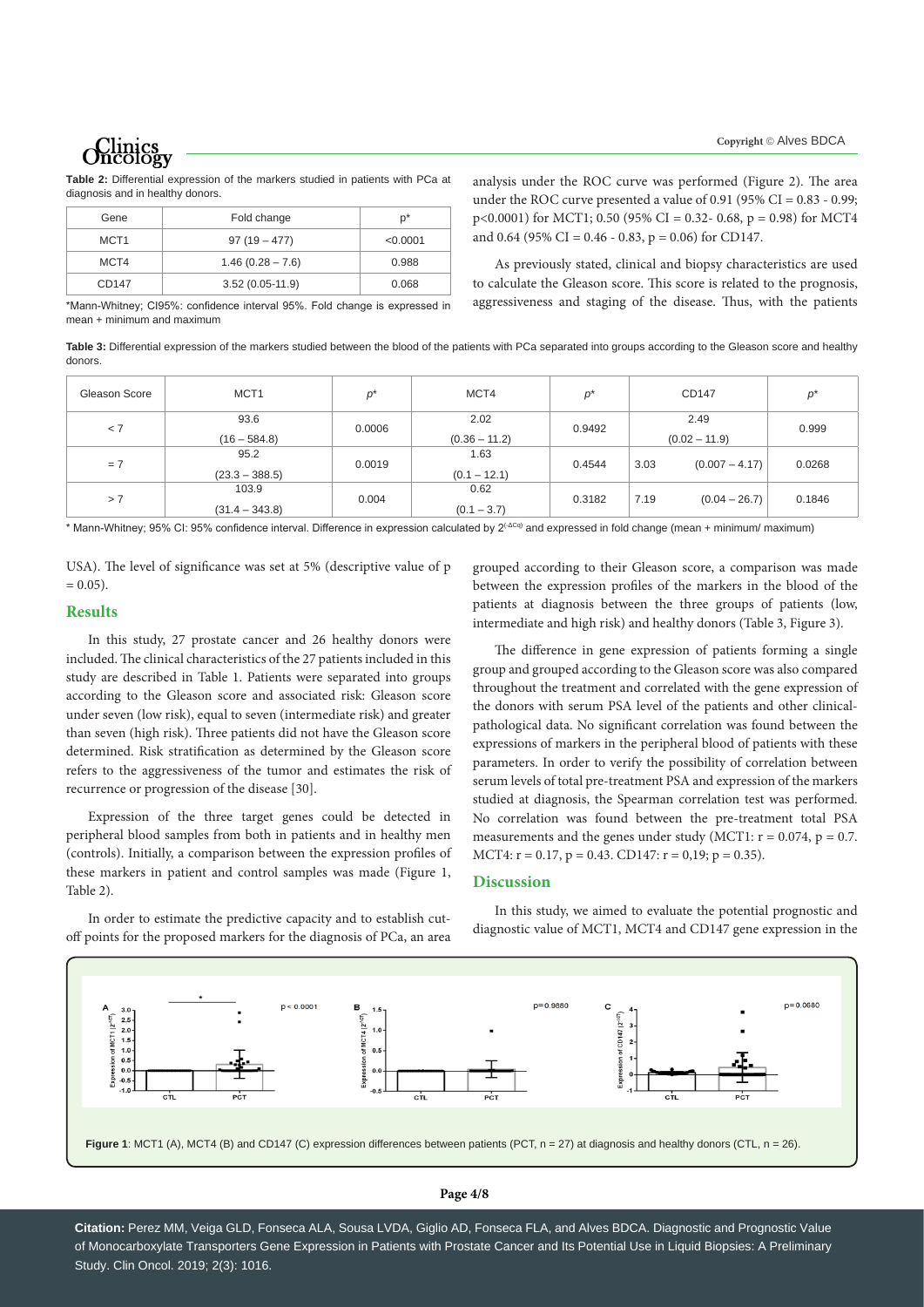

Figure 2: ROC curve analysis in order to evaluate the accuracy of MCT1 (A), MCT4 (B) and CD147 (C) genes in the blood as predictive markers for diagnosis of PCa. Area under the curve values (95% CI), n = 27.



Gleason score > 7; I - of patients with Gleason score > 7).

blood of patients with PCa at diagnosis and throughout the treatment. The expression of these three genes could be detected in both PCa and healthy donors.

The MCT1, MCT4 and CD147 genes have basal expressions in leukocytes under physiological conditions, which explain their detection in the blood of healthy donors [31]. Increases in the

expression of these genes in the blood of patients with prostate cancer can be explained by the presence of CTCs that, as is the case in tumor cells, demand a greater energy production [14,15]. As previously mentioned, the Warburg effect results in an increase in lactic acid production, which leads to increased expression of these genes [16,17].

MCT1 was most highly expressed gene in peripheral blood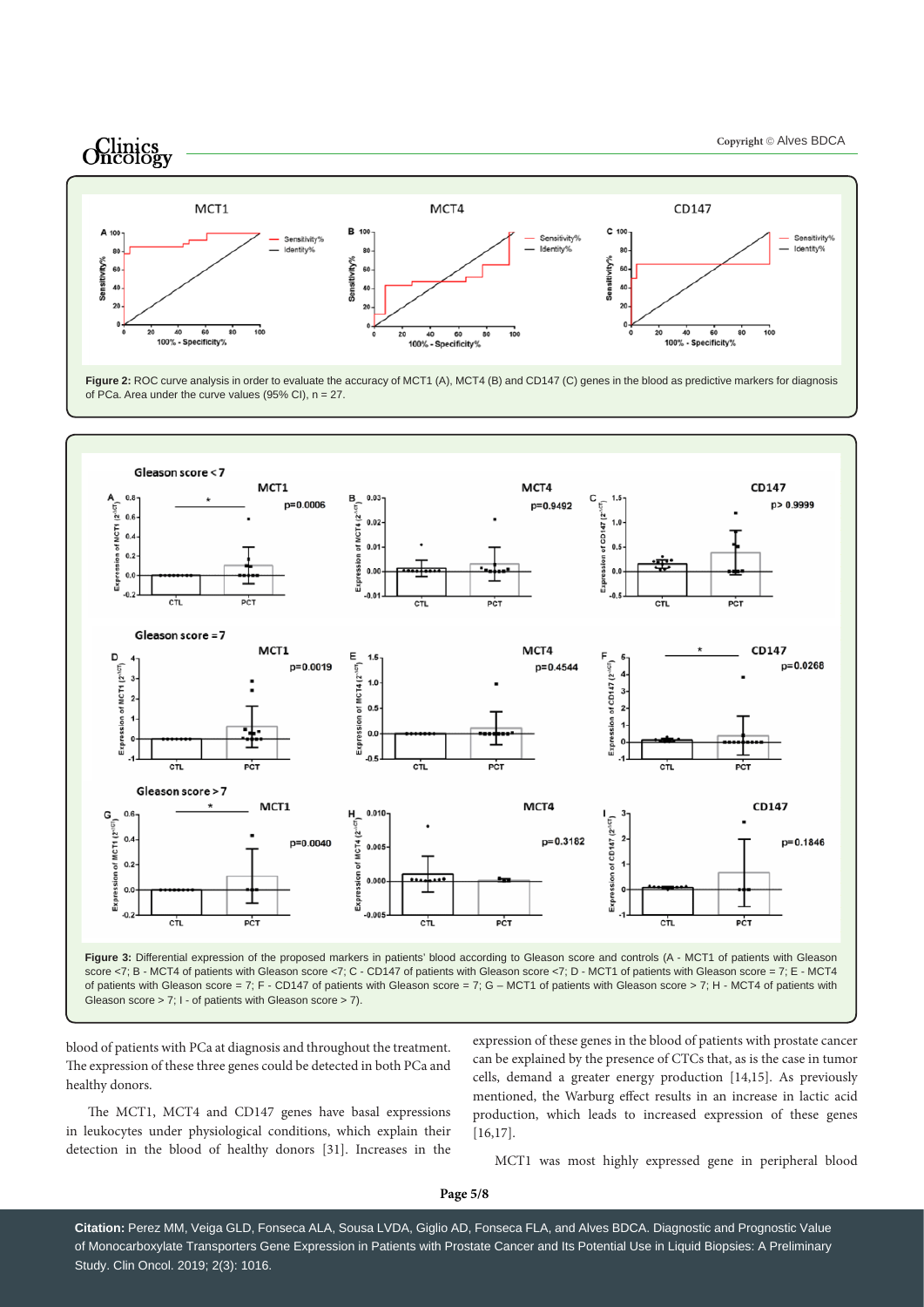samples of patients at diagnosis (mean expression is 97 times higher than in healthy donors), which makes it a potential marker of diagnosis of PCa in liquid biopsies. CD147, on the other hand, has an increased expression with a tendency towards statistical significance. Future studies with increased sampling may help shed light on the value of this gene as a diagnostic marker for PCa in peripheral blood samples. Expression of MCT4 did not differ between patient and the control groups.

PSA is a kallikrein-related serine protease produced by both normal and malignant epithelial prostate cells. In this way, it is a prostate - but not prostate tumor -specific protein [5]. Thus, serum PSA levels increase for various causes such as prostatitis, benign prostatic hyperplasia, and tumor. Even so, the introduction of screening of serum PSA values as a marker of prostate cancer diagnosis (along with clinical data, rectal examination and Gleason score) is associated with an increase in disease detection and a substantial decline in prostate cancer mortality [5,6]. Elevated PSA levels are associated with an increased risk of developing CP and with a higher pathological grade and an increased risk of metastatic disease [6].

Serum PSA is predominantly associated with alpha-1 antiquimotrypsin. Unassociated PSA levels are known as free PSA (Total PSA - Complexed PSA) and are associated with greater specificity to detect PC in men with total PSA between 4 and 10 ng / mL [6]. Men with total PSA> 4ng / mL have indication for cancer screening, but most have no histological changes on biopsy; on the other hand, men below this cutoff may harbour tumor cells in their prostate [5]. In fact, considering the intermediate values of PSA (4.0 - 10 ng/mL), only 26% of the patients in this category have prostate cancer [32]. An accurate cutoff value of total PSA that can facilitate the detection of PC with high sensitivity and specificity in healthy men has not yet been defined [6]. Thus, patients who are within the limit range for malignancies would strongly benefit from the addition of new markers that aid in this classification. In order to better distinguish between benign and malignant prostate abnormalities in men over 50 years with normal digital rectal examination and PSA between 4-10 ng / mL and reduce unnecessary biopsies, the PHI (prostate health index) was stablished. This sorological test is a result of three PSA isoforms (proPSA [-2], free PSA and total PSA) analysis [6]. When the evaluation of the 3 PSA isoforms used in the PHI is added to the one of the peptide hK2 (kallikrein-related peptide 2) and clinical data of the patient, there is the 4K score [6]. According to the author, retrospective studies show that the score 4K was more accurate in clinically predicting a diagnosed PC and its aggressiveness than measures of PSA and age. A recent meta-analysis showed that the 4K score is associated with an 8-10% improvement in predicting biopsy-confirmed CP, indicating that its use could potentially eliminate the number of prostate biopsies currently performed by 48- 56%. However, the 4K score has not yet been approved by the FDA and there are no studies demonstrating the difference in accuracy between it and the PHI.

However, some studies have questioned the utility of PSA use in

clinical routines and the overtreatment associated with overdiagnosis of PCa [33,34]. Modifications in the US and Canadian government recommendations which led to decreased use of PSA in the routine screening of PCa are associated with a diagnosis with a higher stage, data which evidences of the efficacy of its measures [35]. Even so, it is a method with decreased specificity and an increased incidence of false positives in patients with benign prostatic hyperplasia [36]. Considering the presented data, the evaluation of MCT1 expression in the peripheral blood of these patients could be a tool to aid in the diagnosis of PCa.

The ROC curve test is used to establish cut-off values for the diagnosis of disease, with the sensitivity (ability to detect disease) and specificity (ability to minimize false-positive results) for each value obtained for the individuals in this study. The area under the curve ranges from 0 to 1 and is related to the accuracy of the test in diagnosing the disease [37]. The MCT1 marker presented the highest area under the curve [0.91 (95% CI = 0.83 - 0.99; p <0.0001)], with the cut-off value of  $2-\Delta Cq > 0.000589$ , with a sensitivity of 85.19% (95% CI = 66.27% to 95.81%) and a specificity of 95.65% (95% CI = 78.05% to 99.89%), values that confirm its potential as a blood marker of PCa. MCT4 and CD147 had low area under the curve  $[0.50 (95\% CI = 0.32$  $- 0.68$  p = 0.98) and 0.64 (95% CI = 0.46-0.83; p = 0.06), respectively]. MCT4 cannot be characterized as potential blood markers of PCa; however, CD147 AUC, although lower than that obtained for MCT1, is similar to that described for % free PSA (0,64) and higher than that described for free PSA (0,615) [38]. Future studies with increased sampling may help establish cut-off values for these genes and help establish them as diagnostic markers for PCa.

When evaluating the expression of the markers in the patients grouped according to their Gleason score, MCT1 was observed not only to present an increase of expression with statistical significance in the three groups (low, intermediate and high risk), as this increased expression accompanies the increase in the score and, consequently, the severity of the disease. Therefore, in addition to being a candidate for the diagnostic marker of PCa, MCT1 can be considered a marker of prognosis, since it is higher in patients with higher risk stratification.

In this work, we didn´t find any correlation between gene expression and clinical data. Different from our results, associations between MCT1, MCT4 and CD147 and clinical and pathological data of the patients, such as age and PSA have already been described [22]. However, this correlation was obtained between the expression of the markers in tumor tissue, and not in blood samples as evaluated here.

Proposed markers play an important role in maintaining the viability of cancer cells and an increase in their expression is related to an adaptation to the tumor microenvironment affected by the Warburg effect. For this reason, the MCT1 and MCT4 members of the monocarboxylate transporter family, along with their chaperone CD147 may be considered potential therapeutic targets for the treatment of cancer and need to be better characterized. Liquid biopsy is becoming increasingly important in the diagnosis and follow-up of diseases, since besides helping monitor established markers, it can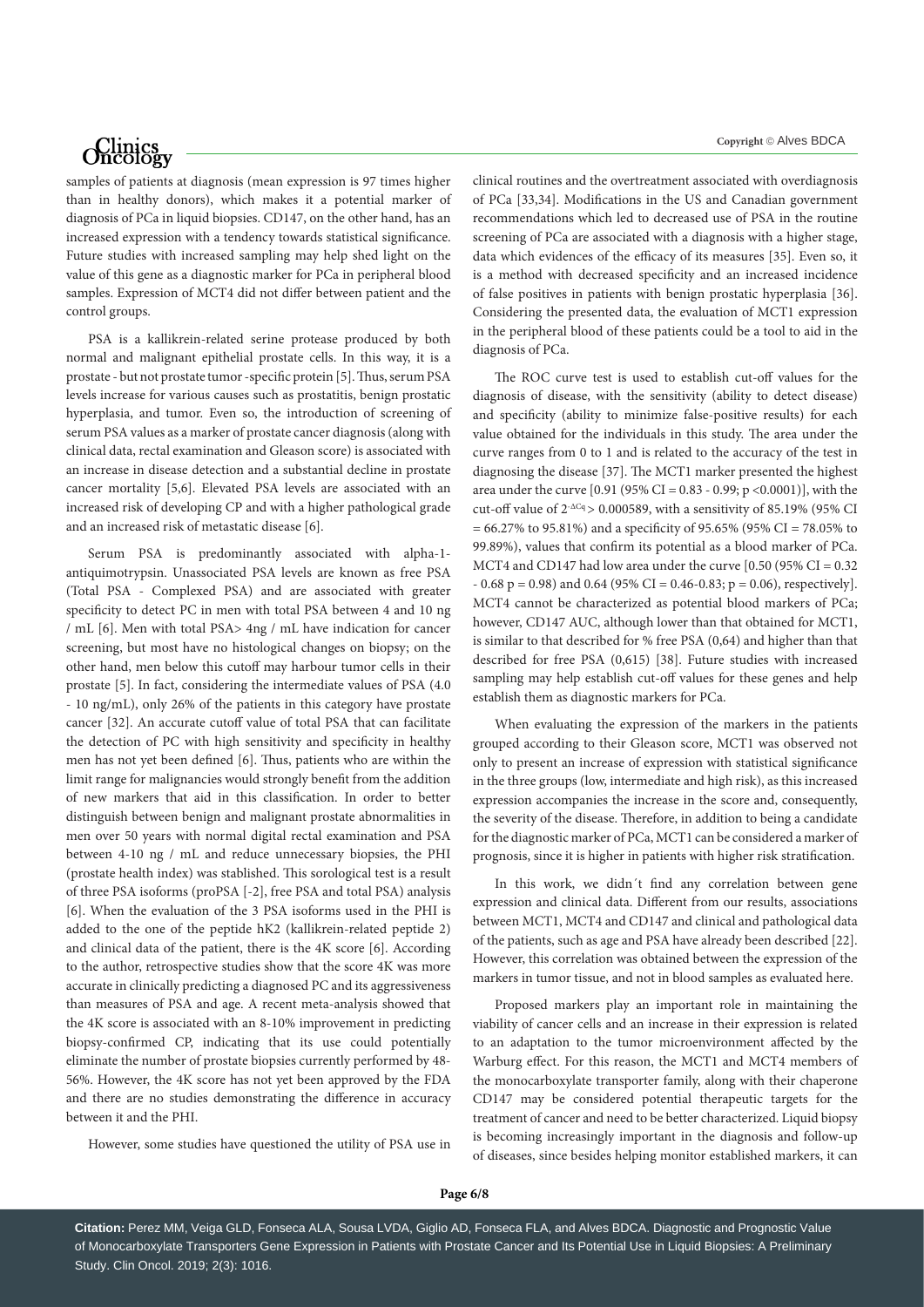replace more invasive and often unnecessary surgical procedures, which put patients' health at risk. The results of this study show that patients with PCa and healthy donors have differing expressions of MCT1, MCT4 and CD147 which can be detected in peripheral blood samples. MCT1 gene was the marker that presented the greatest statistically significant difference of expression between patients and donors, suggesting it is a potential diagnostic marker of PCa. This difference in expression directly accompanies the risk stratification proposed by the Gleason score, which also makes this gene a potential marker of prognosis. Together with PSA assessments, MCT1 expression may be useful for monitoring prostate cancer patients throughout and after their treatment, as well as their family members or other men at risk of developing the disease.

### **Acknowledgements**

This work was supported by FAPESP grant 2017/ 03558-3.

### **References**

- 1. [Instituto Nacional do Câncer \(INCA\). Estimativa 2018. Síntese de resultados](https://www.inca.gov.br/)  [e comentário.](https://www.inca.gov.br/)
- 2. [Adjakly M, Ngollo M, Dagdemir A, Judes G, Pajon A, Karsli-Ceppioglu S,](https://www.ncbi.nlm.nih.gov/pubmed/25592466)  [et al. Prostate cancer: The main risk and protective factors-Epigenetic](https://www.ncbi.nlm.nih.gov/pubmed/25592466)  [modifications. Ann Endocrinol. 2015; 76: 25-41.](https://www.ncbi.nlm.nih.gov/pubmed/25592466)
- 3. [Mossanen M, Krasnow RE, Nguyen PL, Trinh QD, Preston M, Kibel AS.](https://www.ncbi.nlm.nih.gov/pubmed/29107279)  [Approach to the patient with high-risk prostate cancer. Urol Clin North Am.](https://www.ncbi.nlm.nih.gov/pubmed/29107279)  [2017; 44: 635-645.](https://www.ncbi.nlm.nih.gov/pubmed/29107279)
- 4. [Carlaw KR, Woo HH. Evaluation of the changing landscape of prostate](https://www.ncbi.nlm.nih.gov/pubmed/29188198)  [cancer diagnosis and management from 2005 to 2016. Prostate Int. 2017;](https://www.ncbi.nlm.nih.gov/pubmed/29188198)  [5: 130-134.](https://www.ncbi.nlm.nih.gov/pubmed/29188198)
- 5. [Eastham J. Prostate cancer screening. Investig Clin Urol. 2017; 58: 217-219.](https://www.ncbi.nlm.nih.gov/pmc/articles/PMC5494343/)
- 6. [Hatakeyama S, Yoneyama T, Tobisawa Y, Ohyama C. Recent progress and](https://www.ncbi.nlm.nih.gov/pubmed/27730440)  [perspectives on prostate cancer biomarkers. Int J Clin Oncol. 2017; 22: 214-](https://www.ncbi.nlm.nih.gov/pubmed/27730440) [221.](https://www.ncbi.nlm.nih.gov/pubmed/27730440)
- 7. [Gordetsky J, Epstein J. Grading of prostatic adenocarcinoma: current state](https://www.ncbi.nlm.nih.gov/pubmed/26956509)  [and prognostic implications. Diagn Pathol. 2016; 11: 25.](https://www.ncbi.nlm.nih.gov/pubmed/26956509)
- 8. [Neto AS, Tobias-Machado M, Wroclawski ML, Fonseca FL, Pompeo AC,](https://www.ncbi.nlm.nih.gov/pubmed/21302606)  [Del Giglio A. Molecular oncogenesis of prostate adenocarcinoma: role of the](https://www.ncbi.nlm.nih.gov/pubmed/21302606)  [human epidermal growth factor receptor 2 \(HER-2/neu\). Tumori. 2010; 96:](https://www.ncbi.nlm.nih.gov/pubmed/21302606)  [645-649.](https://www.ncbi.nlm.nih.gov/pubmed/21302606)
- 9. [Ma Y, Luk A, Young FP, Lynch D, Chua W, Balakrishnar B, et al. Droplet digital](https://www.ncbi.nlm.nih.gov/pubmed/27527157)  [PCR based androgen receptor variant 7 \(AR-V7\) detection from prostate](https://www.ncbi.nlm.nih.gov/pubmed/27527157)  [cancer patient blood biopsies. Int J Mol Sci. 2016; 17: 1264.](https://www.ncbi.nlm.nih.gov/pubmed/27527157)
- 10. [Strati A, Markou A, Parisi C, Politaki E, Mavroudis D, Georgoulias V, et al.](https://www.ncbi.nlm.nih.gov/pubmed/21967632)  [Gene expression profile of circulating tumor cells in breast cancer by RT](https://www.ncbi.nlm.nih.gov/pubmed/21967632)[qPCR. BMC Cancer. 2011; 11: 422.](https://www.ncbi.nlm.nih.gov/pubmed/21967632)
- 11. [Delgado PO, Alves BC, Gehrke FS, Kuniyoshi RK, Wroclavski ML, Del Giglio](https://www.ncbi.nlm.nih.gov/pubmed/23269609)  [A, et al. Characterization of cell-free circulating DNA in plasma in patients with](https://www.ncbi.nlm.nih.gov/pubmed/23269609)  [prostate cancer. Tumour Biol. 2013; 34: 983-986.](https://www.ncbi.nlm.nih.gov/pubmed/23269609)
- 12. [Wroclawski ML, Serpa-Neto A, Fonseca FL, Castro-Neves-Neto O, Pompeo](https://www.ncbi.nlm.nih.gov/pubmed/23715778)  [AS, Machado MT, et al. Cell-free plasma DNA as biochemical biomarker for](https://www.ncbi.nlm.nih.gov/pubmed/23715778)  [the diagnosis and follow-up of prostate cancer patients. Tumour Biol. 2013;](https://www.ncbi.nlm.nih.gov/pubmed/23715778)  [34: 2921-2927.](https://www.ncbi.nlm.nih.gov/pubmed/23715778)
- 13. [Hanahan D, Weinberg RA. Hallmarks of Cancer: The Next Generation. Cell.](https://www.ncbi.nlm.nih.gov/pubmed/21376230)  [2011; 144: 646-674.](https://www.ncbi.nlm.nih.gov/pubmed/21376230)
- 14. [Warburg O, Wind F, Neglein E. Metabolism of tumors in the body. J Gen](https://www.ncbi.nlm.nih.gov/pubmed/19872213)  [Physiol. 1927; 8: 519-530.](https://www.ncbi.nlm.nih.gov/pubmed/19872213)
- 15. [Vander Heiden MG, Cantley LC, Thompson CB. Understanding the Warburg](https://www.ncbi.nlm.nih.gov/pubmed/19460998)  [effect: the metabolic requirements of cell proliferation. Science. 2009; 324:](https://www.ncbi.nlm.nih.gov/pubmed/19460998)  [1029-1033.](https://www.ncbi.nlm.nih.gov/pubmed/19460998)
- 16. [Halestrap AP, Price NT. The proton-linked monocarboxylate transporter](https://www.ncbi.nlm.nih.gov/pubmed/10510291)  [\(MCT\) family: structure, function and regulation. Biochem J. 1999; 343: 281-](https://www.ncbi.nlm.nih.gov/pubmed/10510291) [299.](https://www.ncbi.nlm.nih.gov/pubmed/10510291)
- 17. [Izumi H, Torigoe T, Ishiguchi H, Uramoto H, Yoshida Y, Tanabe M, et al.](https://www.ncbi.nlm.nih.gov/pubmed/14585264)  [Cellular pH regulators: potentially promising molecular targets for cancer](https://www.ncbi.nlm.nih.gov/pubmed/14585264)  [chemotherapy. Cancer Treat Rev. 2003; 29: 541-549.](https://www.ncbi.nlm.nih.gov/pubmed/14585264)
- 18. [Pérez-Escuredo J, Van Hée VF, Sboarina M, Falces J, Payen VL, Pellerin](https://www.ncbi.nlm.nih.gov/pubmed/26993058)  [L, et al. Monocarboxylate transporters in the brain and in cancer. Biochim](https://www.ncbi.nlm.nih.gov/pubmed/26993058)  [Biophys Acta. 2016; 1863: 2481-2497.](https://www.ncbi.nlm.nih.gov/pubmed/26993058)
- 19. [Pinheiro C, Penna V, Morais-Santos F, Abrahão-Machado LF, Ribeiro G,](https://www.ncbi.nlm.nih.gov/pubmed/24885736)  [Curcelli EC, et al. Characterization of monocarboxylate transporters \(MCTs\)](https://www.ncbi.nlm.nih.gov/pubmed/24885736)  [expression in soft tissue sarcomas: distinct prognostic impact of MCT1 sub](https://www.ncbi.nlm.nih.gov/pubmed/24885736)[cellular localization. J Transl Med. 2014; 12: 118.](https://www.ncbi.nlm.nih.gov/pubmed/24885736)
- 20. [Halestrap AP. The SLC16 gene family structure, role and regulation in](https://www.ncbi.nlm.nih.gov/pubmed/23506875)  [health and disease. Mol Aspects Med. 2013; 34: 337-349.](https://www.ncbi.nlm.nih.gov/pubmed/23506875)
- 21. [Pinheiro C, Longatto-Filho A, Scapulatempo C, Ferreira L, Martins S, Pellerin](https://www.ncbi.nlm.nih.gov/pubmed/18188595)  [L, et al. Increased Expression of Monocarboxylate Transporters 1, 2 and 4 in](https://www.ncbi.nlm.nih.gov/pubmed/18188595)  [Colorectal Carcinomas. Virchows Arch. 2008; 452: 139-146.](https://www.ncbi.nlm.nih.gov/pubmed/18188595)
- 22. [Pértega-Gomes N, Vizcaíno JR, Miranda-Gonçalves V, Pinheiro C, Silva](https://www.ncbi.nlm.nih.gov/pubmed/21787388)  [J, Pereira H, et al. Monocarboxylate transporter 4 \(MCT4\) and CD147](https://www.ncbi.nlm.nih.gov/pubmed/21787388)  [overexpression is associated with poor prognosis in prostate cancer. BMC](https://www.ncbi.nlm.nih.gov/pubmed/21787388)  [Cancer. 2011; 11: 312.](https://www.ncbi.nlm.nih.gov/pubmed/21787388)
- 23. [Halestrap AP. The monocarboxylate transporter family--Structure and](https://www.ncbi.nlm.nih.gov/pubmed/22131303)  [functional characterization. IUBMB Life. 2012; 64: 1-9.](https://www.ncbi.nlm.nih.gov/pubmed/22131303)
- 24. [Dhup S, Dadhich RK, Porporato PE, Sonveaux P. Multiple biological activities](https://www.ncbi.nlm.nih.gov/pubmed/22360558)  [of lactic acid in cancer: influences on tumor growth, angiogenesis and](https://www.ncbi.nlm.nih.gov/pubmed/22360558)  [metastasis. Curr Pharm Des. 2012; 18: 1319-1330.](https://www.ncbi.nlm.nih.gov/pubmed/22360558)
- 25. [Weidle UH, Scheuer W, Eggle D, Klostermann S, Stockinger H. Cancer](https://www.ncbi.nlm.nih.gov/pubmed/20551248)[related Issues of CD147. Cancer Genomics Proteomics. 2010; 7: 157-169.](https://www.ncbi.nlm.nih.gov/pubmed/20551248)
- 26. [Arendt BK, Walters DK, Wu X, Tschumper RC, Huddleston PM, Henderson](https://www.ncbi.nlm.nih.gov/pubmed/22460757)  [KJ, et al. Increased expression of extracellular matrix metalloproteinase](https://www.ncbi.nlm.nih.gov/pubmed/22460757)  [inducer \(CD147\) in multiple myeloma: role in regulation of Boyd myeloma cell](https://www.ncbi.nlm.nih.gov/pubmed/22460757)  [proliferation. Leukemia. 2012; 26: 2286-2296.](https://www.ncbi.nlm.nih.gov/pubmed/22460757)
- 27. [Luz MCB, Perez MM, Azzalis LA, Sousa LVA, Adami F, Fonseca FLA, et al.](https://www.ncbi.nlm.nih.gov/pubmed/28333070)  [Evaluation of MCT1, MCT4 and CD147 genes in peripheral blood cells of](https://www.ncbi.nlm.nih.gov/pubmed/28333070)  [breast cancer patients and their potential use as diagnostic and prognostic](https://www.ncbi.nlm.nih.gov/pubmed/28333070)  [markers. Int J Mol Sci. 2017; 18: 170.](https://www.ncbi.nlm.nih.gov/pubmed/28333070)
- 28. [Pfaffl MW. A new mathematical model for relative quantification in real-time](https://www.ncbi.nlm.nih.gov/pubmed/11328886)  [RT-PCR. Nucleic Acids Res 2001; 29: e45.](https://www.ncbi.nlm.nih.gov/pubmed/11328886)
- 29. [Bustin SA, Benes V, Garson JA, Hellemans J, Huggett J, Kubista M, et al.](https://www.ncbi.nlm.nih.gov/pubmed/19246619)  [The MIQE guidelines: minimum information for publication of quantitative](https://www.ncbi.nlm.nih.gov/pubmed/19246619)  [real-time PCR experiments. Clin Chem. 2009; 55: 611-622.](https://www.ncbi.nlm.nih.gov/pubmed/19246619)
- 30. [D'Amico AV, Whittington R, Malkowicz SB, Fondurulia J, Chen MH, Kaplan](https://www.ncbi.nlm.nih.gov/pubmed/10458230)  [I, et al. Pretreatment nomogram for prostate-specific antigen recurrence](https://www.ncbi.nlm.nih.gov/pubmed/10458230)  [after radical prostatectomy or external-beam radiation therapy for clinically](https://www.ncbi.nlm.nih.gov/pubmed/10458230)  [localized prostate cancer. J Clin Oncol. 1999; 17: 168-172.](https://www.ncbi.nlm.nih.gov/pubmed/10458230)
- 31. [Merezhinskaya N, Ogunwuyi SA, Mullick FG, Fishbein WN. Presence and](https://journals.sagepub.com/doi/full/10.1369/jhc.4A6306.2004)  [localization of three lactic acid transporters \(MCT1, -2, and -4\) in separated](https://journals.sagepub.com/doi/full/10.1369/jhc.4A6306.2004)  [human granulocytes, lymphocytes, and monocytes. J Histochem Cytochem.](https://journals.sagepub.com/doi/full/10.1369/jhc.4A6306.2004)  [2004; 52: 1483-1493.](https://journals.sagepub.com/doi/full/10.1369/jhc.4A6306.2004)
- 32. [Ross T, Ahmed K, Raison N, Challacombe B, Dasgupta P. Clarifying the PSA](https://www.ncbi.nlm.nih.gov/pubmed/27672001)  [grey zone: The management of patients with a borderline PSA. Int J Clin](https://www.ncbi.nlm.nih.gov/pubmed/27672001)  [Pract. 2016; 70: 950-959.](https://www.ncbi.nlm.nih.gov/pubmed/27672001)
- 33. [Etzioni R, Gulati R, Tsodikov A, Wever EM, Penson DF, Heijnsdijk EA, et](https://www.ncbi.nlm.nih.gov/pubmed/22605665)  [al. The prostate cancer conundrum revisited. Cancer. 2012; 118: 5955-5963.](https://www.ncbi.nlm.nih.gov/pubmed/22605665)

**Page 7/8**